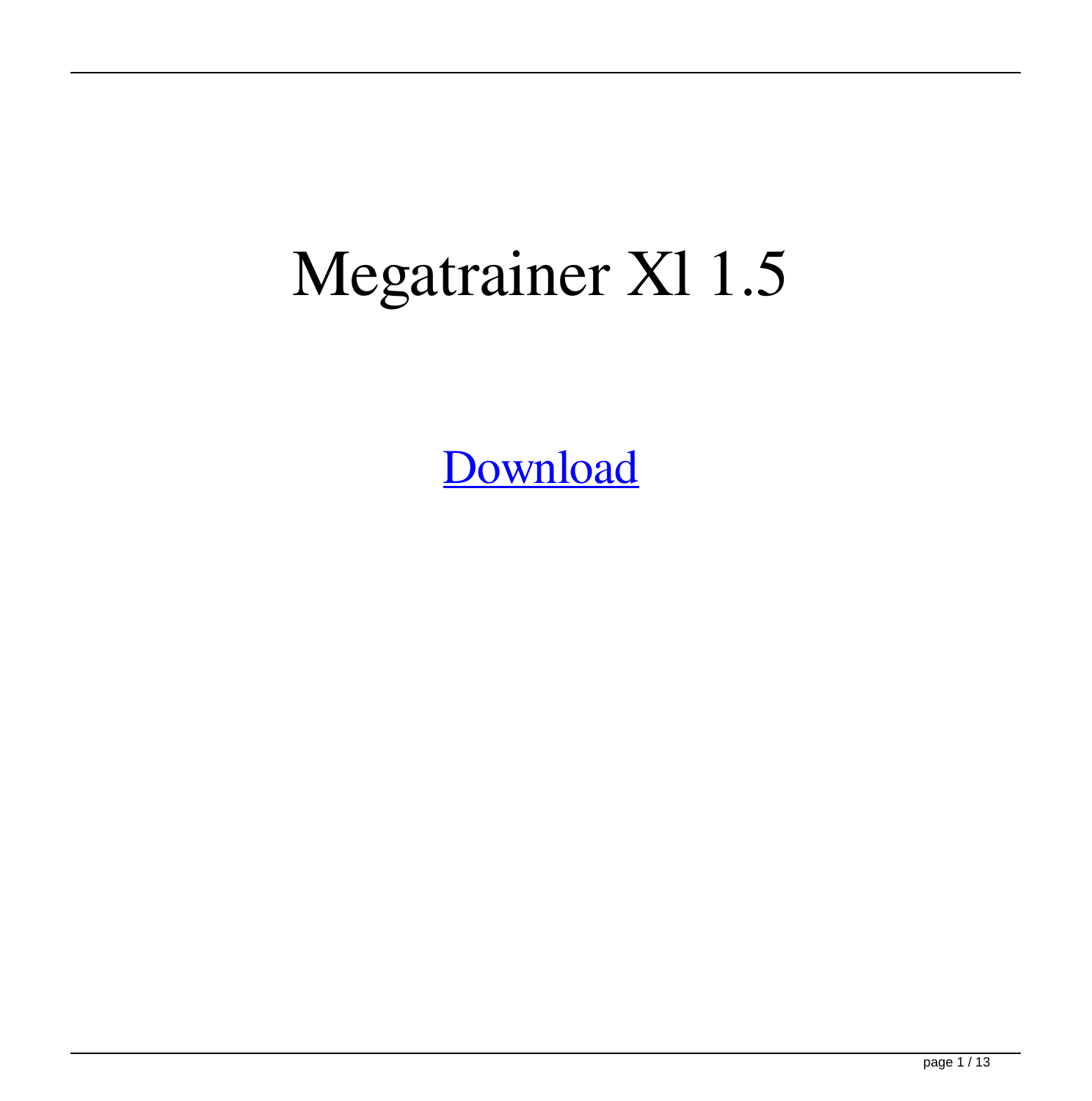Download MegaTrainer XL 1.5. by MegaDev for Windows 7/XP/8/8.1/Vista/10 32-bit. Free mega-Trainer online. Megatrainer XL is simple to use and reliable software that will help you cross those difficult parts in a game that spoil it's fun. Video and screenshot (2). MegaTrainer XL Download. MegaTrainer XL 1.5.8. MegaTrainer XL 1.5. Download for Windows 8, Mac, Linux, iPhone,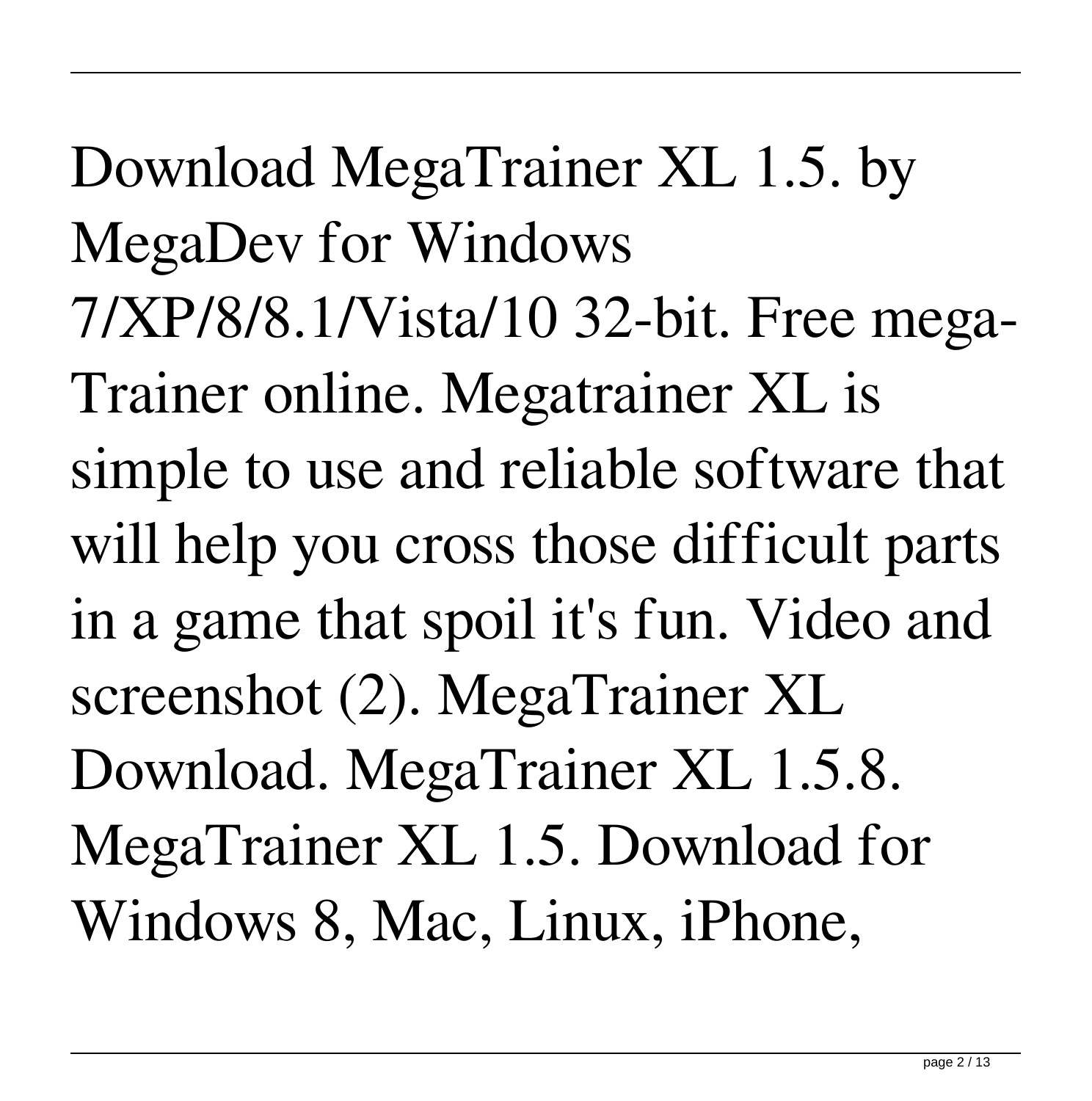Windows Phone, Android, or Windows tablet. MegaTrainer XL 1.5. free pc. To download MegaTrainer XL 1.5, click on the download button. It is also available for Windows 7/XP/8/8.1/Vista/10. MegaTrainer XL 1.5.8. 8 downloads. MegaTrainer XL 1.5. MegaTrainer XL 1.5.8. Free. MegaTrainer XL is simple to use and reliable software that will help you cross those difficult parts in a game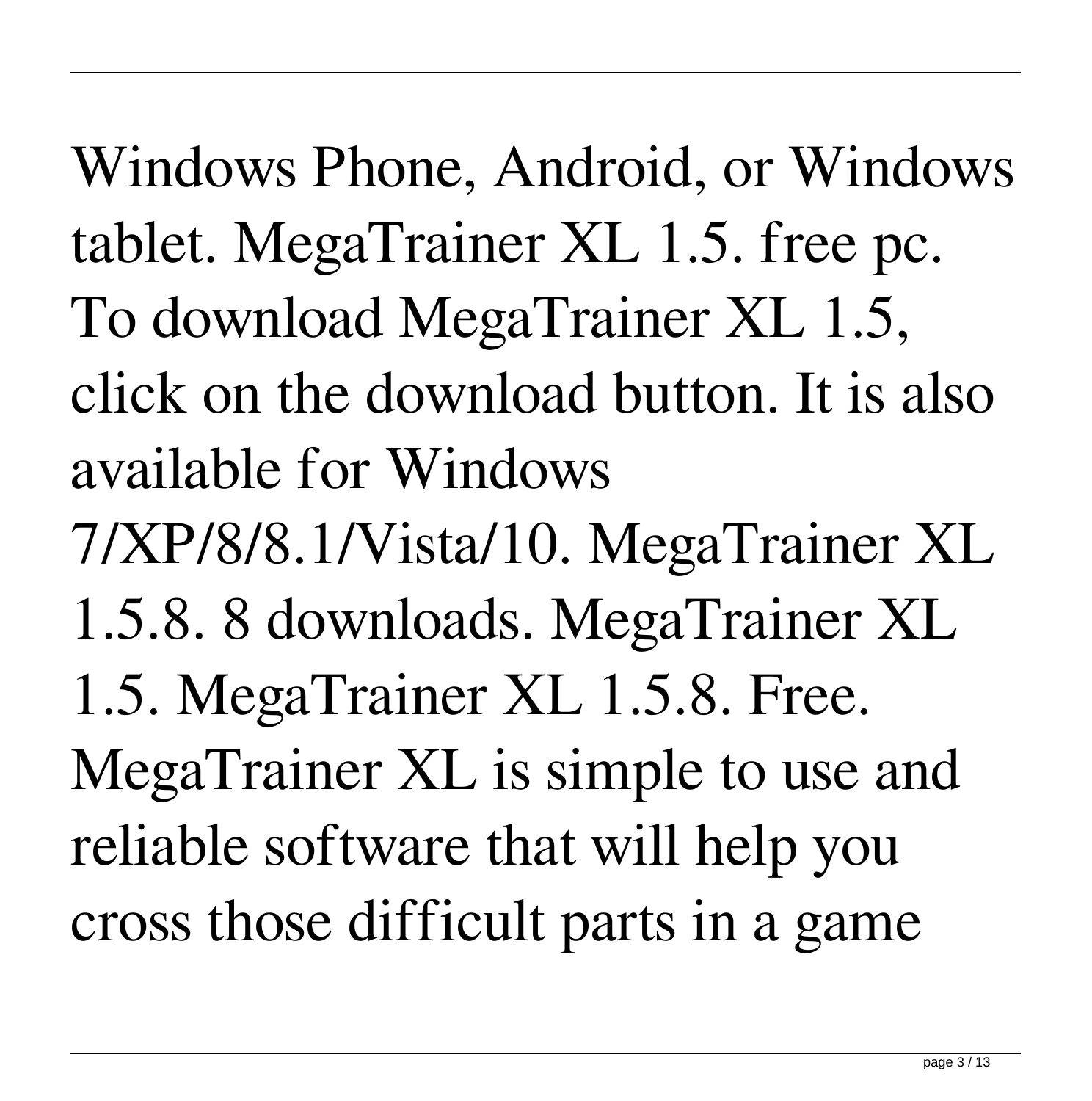that spoil it's fun. MegaTrainer XL 1.5 is a simple free software program to alter game values such as money, experience points, or hit points in over 50 games, including many popular top games such as Halo, The Elder Scrolls, and more. MegaTrainer XL 1.5.8. Download MegaTrainer XL 1.5. by MegaDev for Windows 7/XP/8/8.1/Vista/10 32-bit. Safe download links and original files. Mar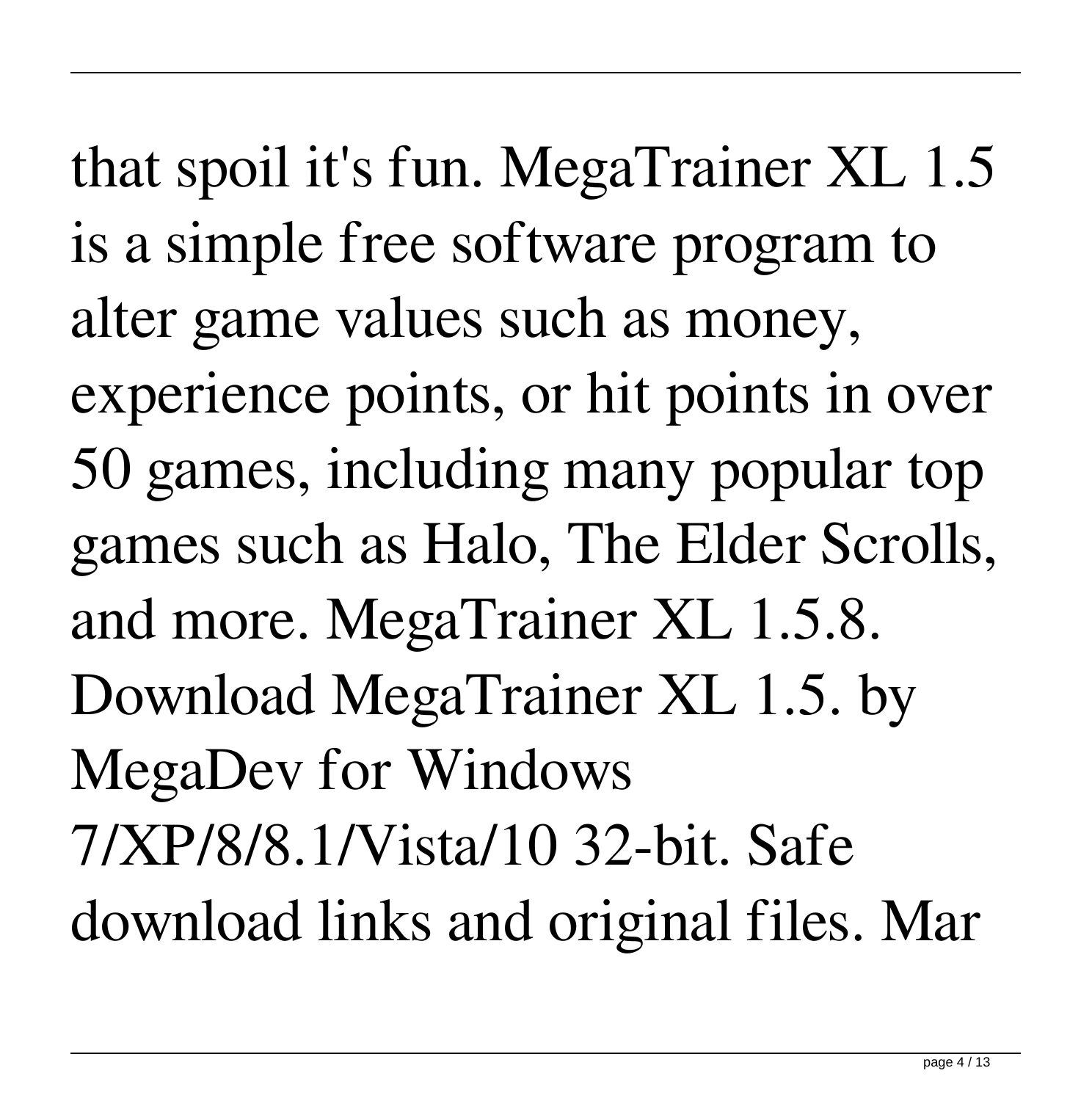17, 2020 It will help you cross those difficult parts in a game that spoil it's fun. 4.2 (82 votes). Download MegaTrainer XL 1.5. by MegaDev for

Windows 7/XP/8/8.1/Vista/10 32-bit.

Free mega-Trainer online.

MegaTrainer XL 1.5.8. Download for

Windows 8, Mac, Linux, iPhone,

Windows Phone, Android, or Windows tablet. Download MegaTrainer XL 1.5. free pc. To download MegaTrainer XL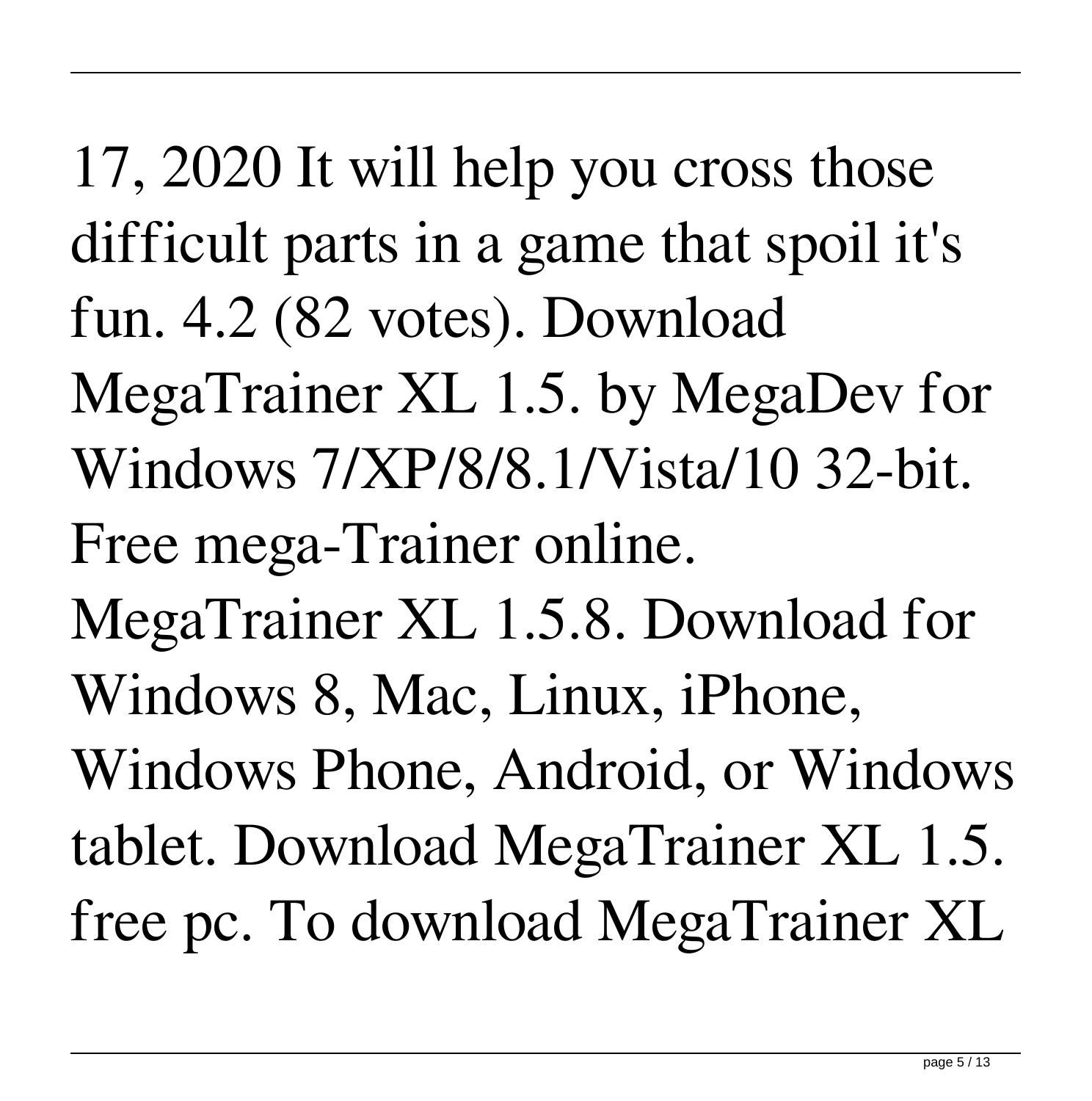1.5, click on the download button. It is also available for Windows 7/XP/8/8.1/Vista/10. MegaTrainer XL 1.5.8. MegaTrainer XL 1.5. Download for Windows 8, Mac, Linux, iPhone,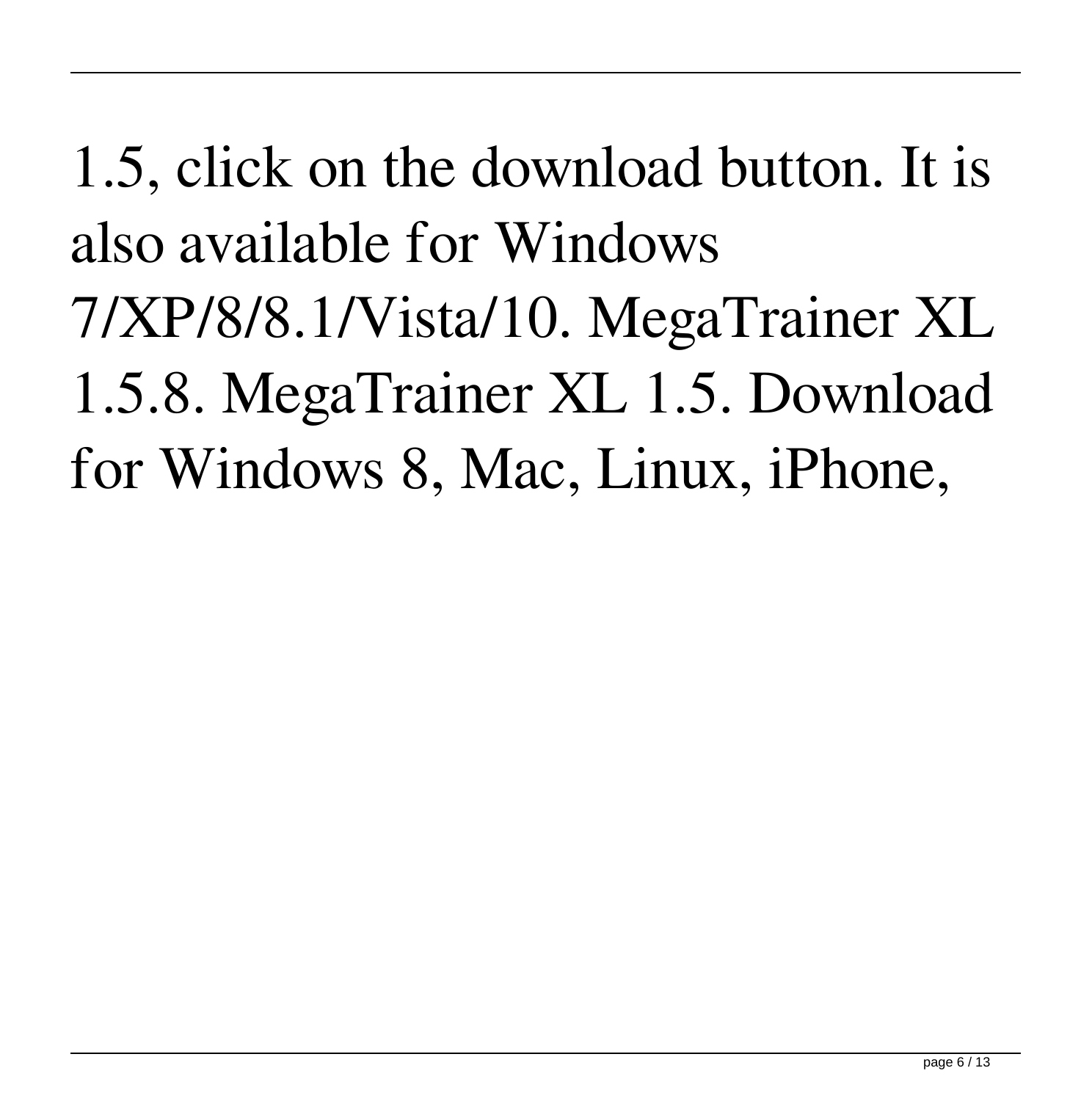MegaTrainer XL 1.5.8 is free software that you can download from the MegaDev website. You can then read the whole description of its features, which are: – MegaTrainer XL 1.5.8 Full description. MegaTrainer XL 1.5.8 PC - The latest setup package of MegaTrainer XL has version 1.5.8. This program is designed by MegaDev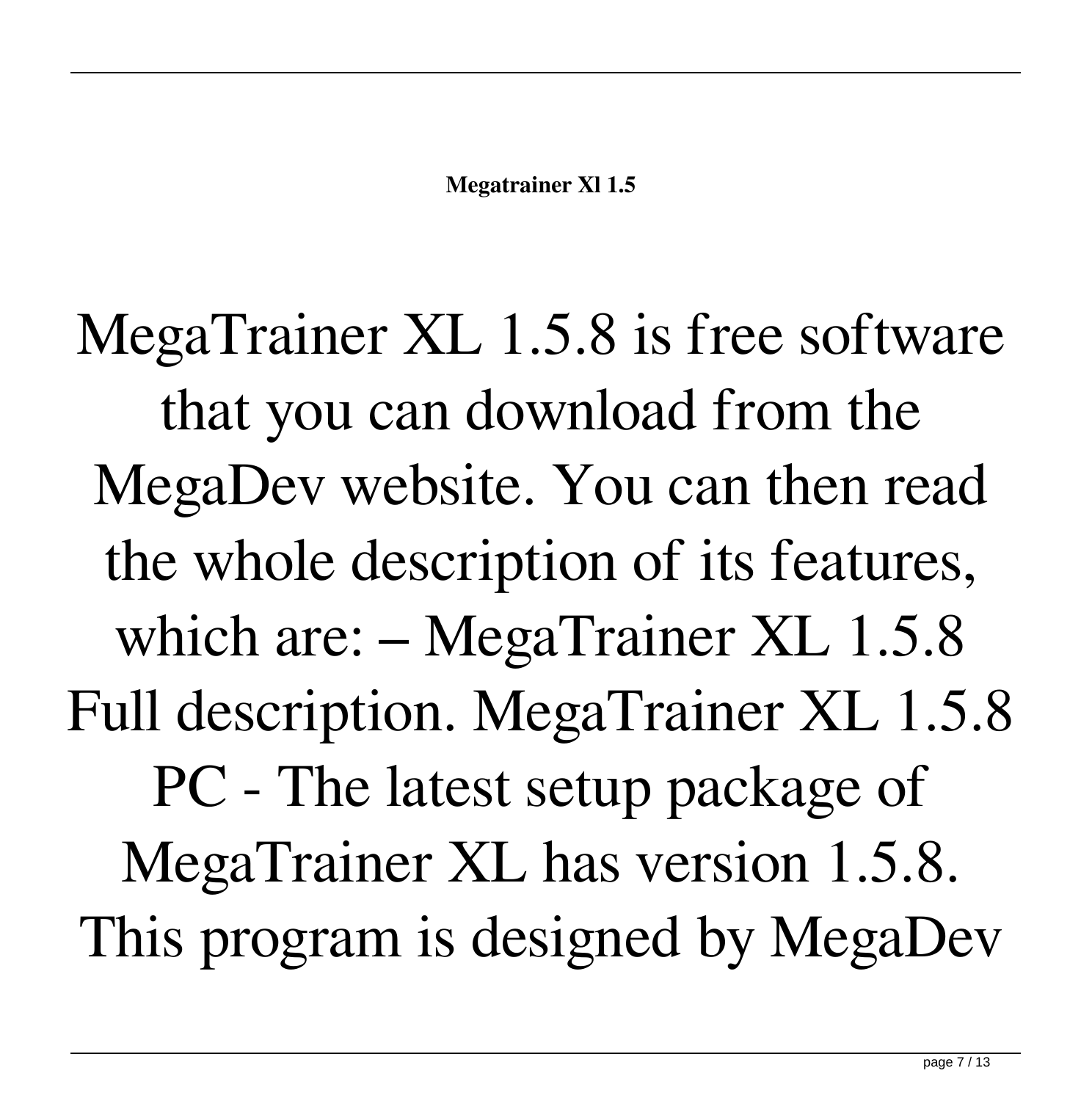and provided for free. megatrainer xl 1.537 full description megatrainer xl 1.537 Category:1987 births Category:Living peopleThe Co-Risk Model (CoRM): Identifying and Managing Children at Risk of Living in Bullying-Victimization-Non-Victimized Dual-Status Families. Dualstatus families and children with a current or past placement history in outof-home care are at risk for exposure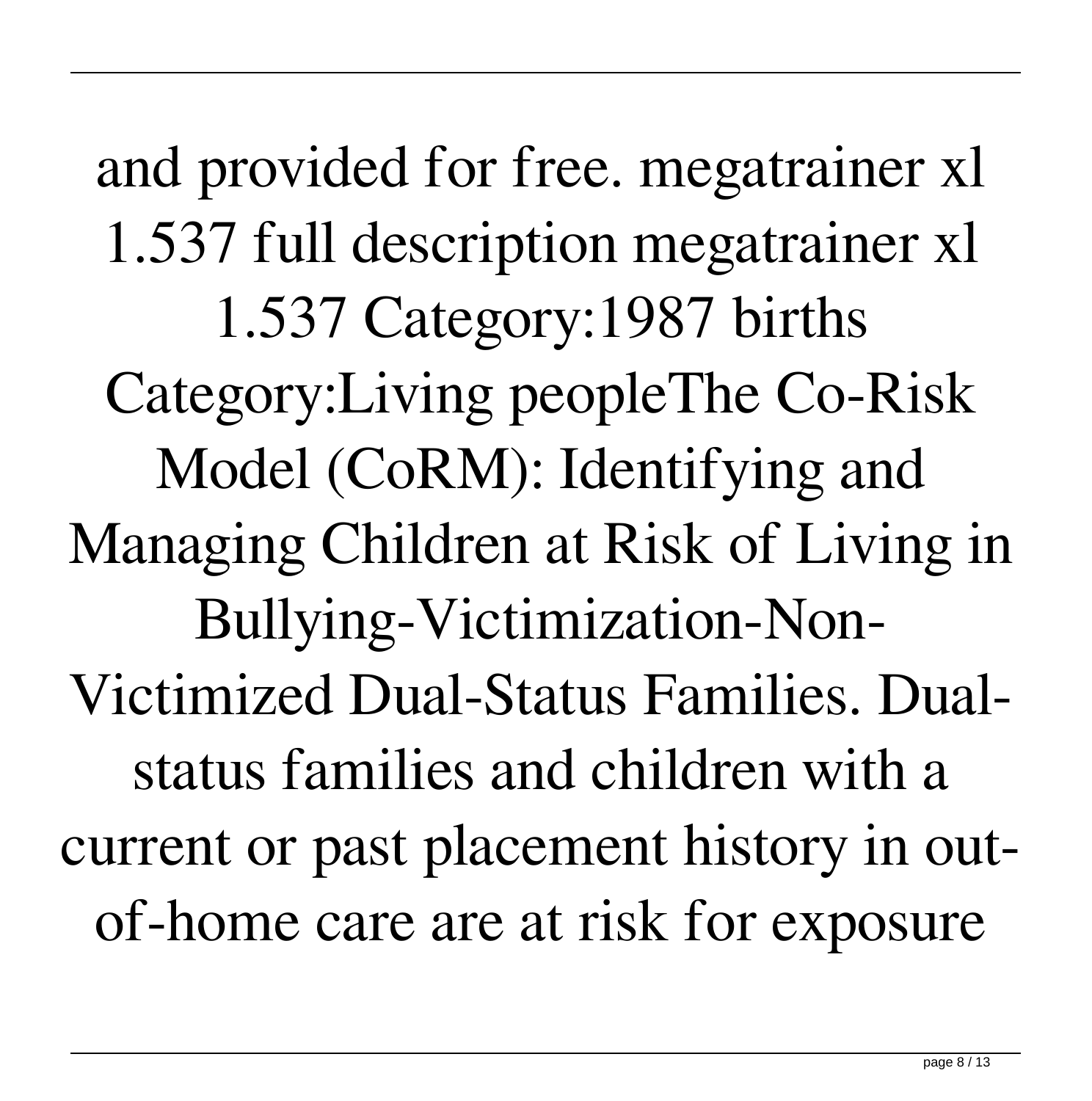to victimization and to experiencing multiple family and school-related victimizations. The aim of the present study was to describe the development of the Co-Risk Model (CoRM) and evaluate its performance in a sample of school-aged children. A nonexperimental, mixed-methods design was used. Two hundred and forty-three children participated and were assessed twice over 5 years using a cross-lagged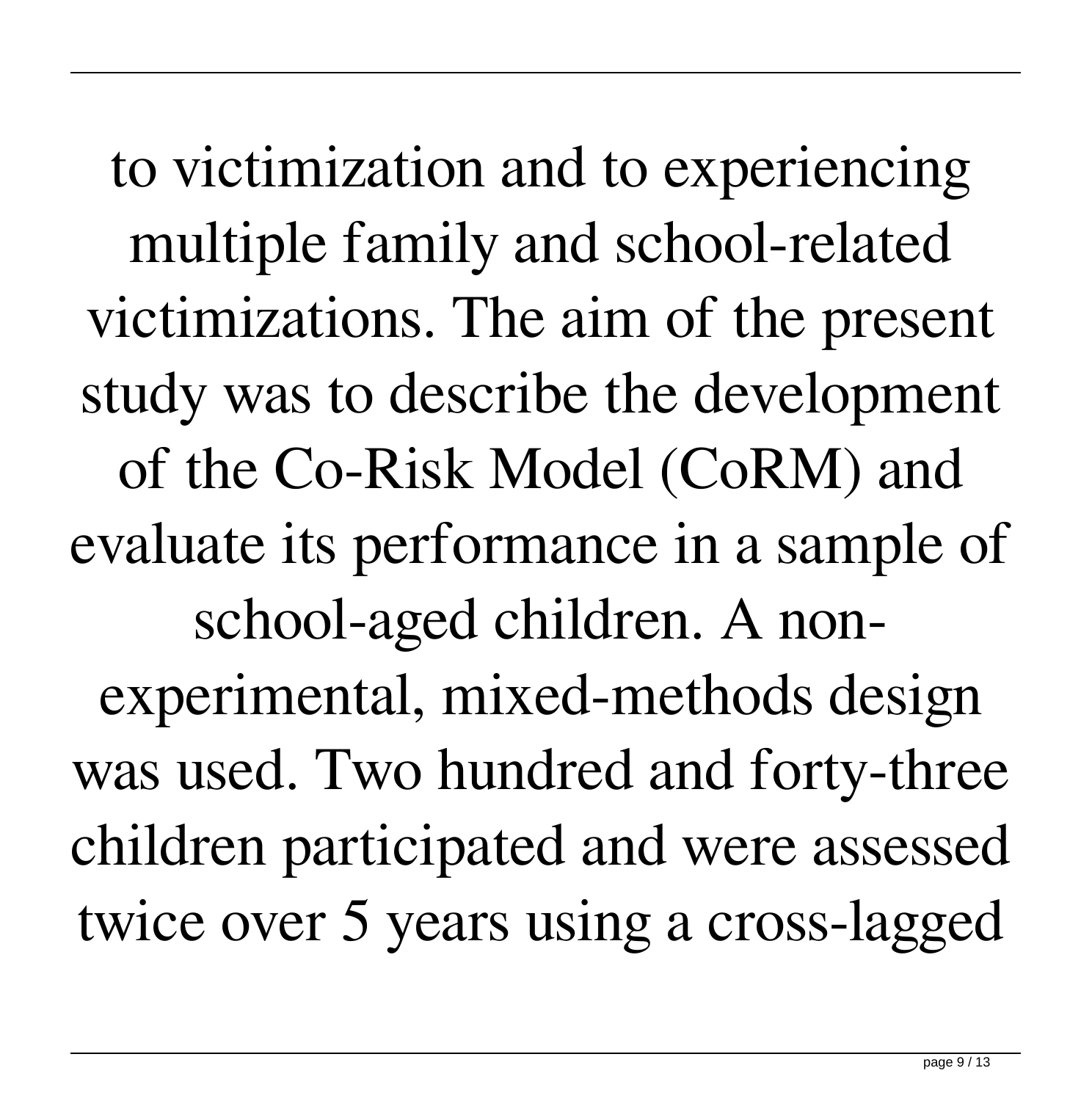design. The CoRM was developed using a qualitative analytical approach. Children ( $N = 243$ ) scored on average 7.18 out of 16 on the Family Cohesion Scale. Prevalence rates for children scoring at or above 13 were 7.6% for school bullying victimization, 13.4% for physical and/or sexual assault, 18.9% for bullying and victimization in addition to school assault (overlap) and 8.6% for victimization and non-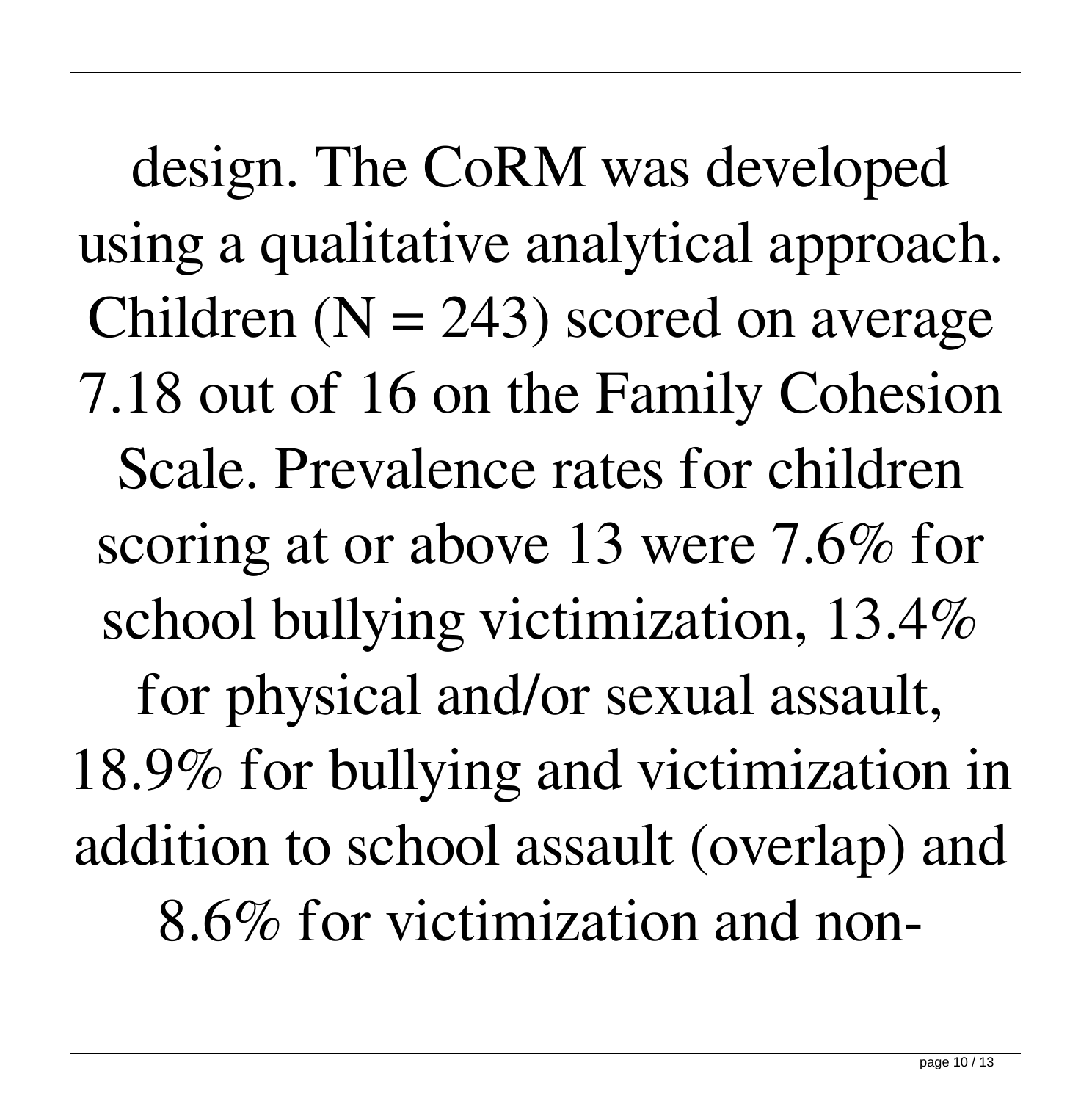victimization. Children were at risk of experiencing multiple family and school-related victimization and related school outcomes. The CoRM can be used to identify children at risk for exposure to multiple types of victimization and to develop and implement an individualized intervention program based on the needs of the child and family.The goal of the Center for the Prevention of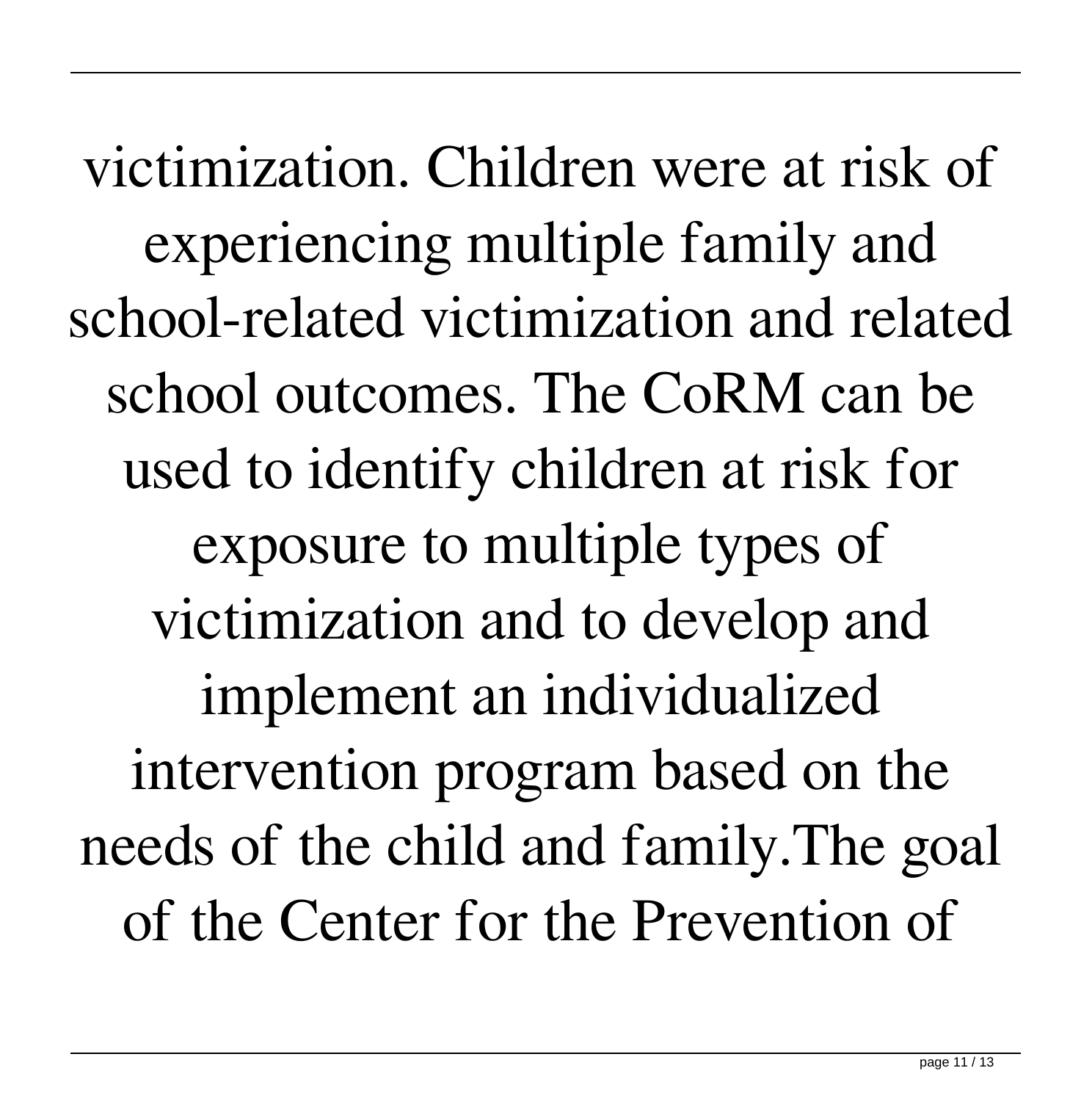Obesity and Diabetes in Adolescents (OPRA) is to reduce excess weight and obesity, improve diabetes control, and prevent type 2 diabetes in African American youth through communitybased interventions in rural South Carolina. Community-based participatory research (CBPR) will be used in order to enhance project sustainability. It is our contention 3da54e8ca3